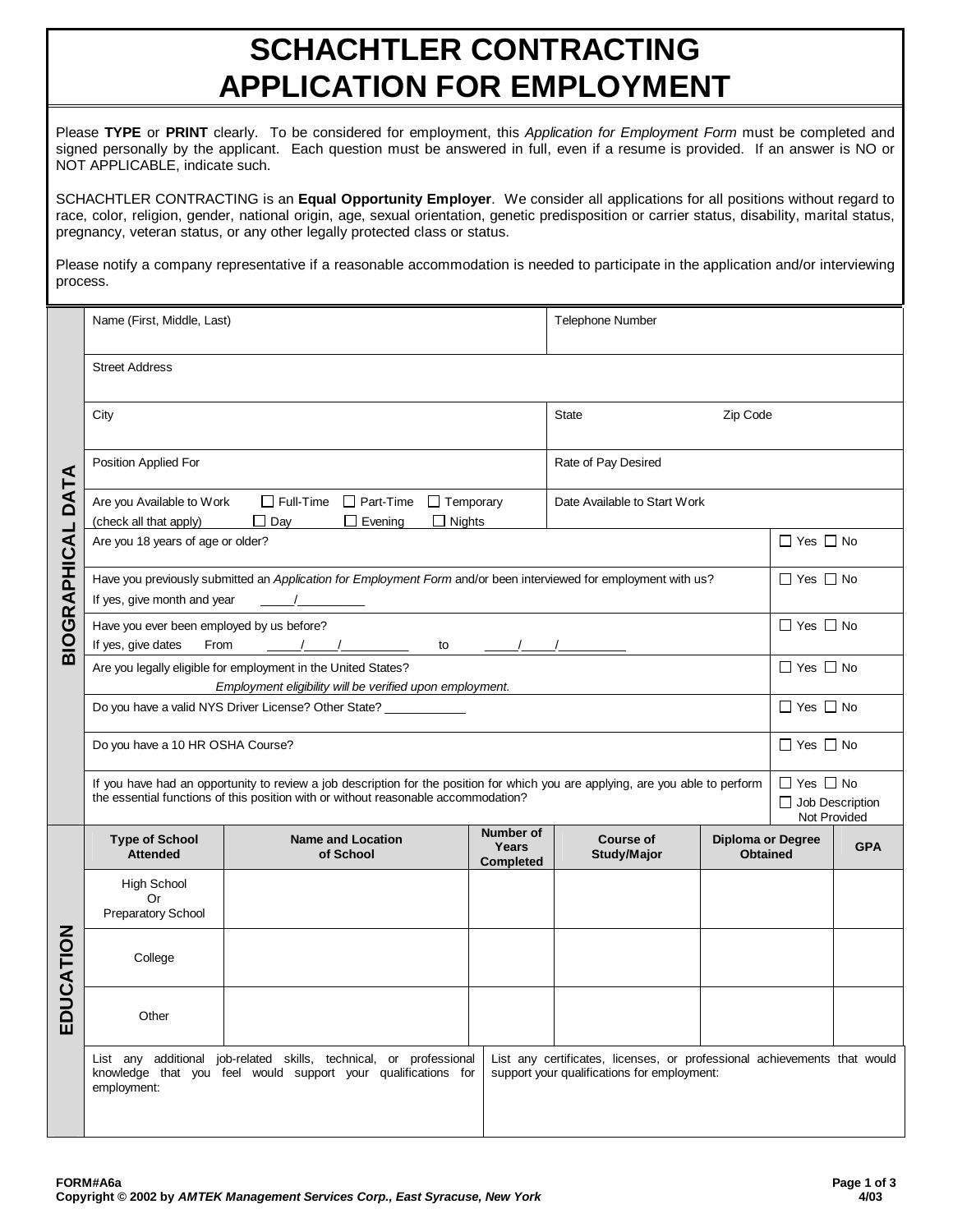| EMPLOYMENT HISTORY Provide employment information, including military service, for the last 15 years, starting with the most<br>recent employer first. If you've held more than three jobs, provide this information on another sheet and attach to this form. |      |                                  |                           |
|----------------------------------------------------------------------------------------------------------------------------------------------------------------------------------------------------------------------------------------------------------------|------|----------------------------------|---------------------------|
| If current employer, may we contact to obtain employment information? $\Box$ Yes $\Box$ No                                                                                                                                                                     |      |                                  |                           |
| Name of Employer                                                                                                                                                                                                                                               |      | Telephone Number<br>$\lambda$    |                           |
| Address<br><b>Street</b>                                                                                                                                                                                                                                       | City | State                            | Zip Code                  |
| Employment Dates (Month/Year)<br>From<br>to                                                                                                                                                                                                                    |      | <b>Starting Pay Rate</b>         | Current or Final Pay Rate |
| Job Title of Position                                                                                                                                                                                                                                          |      | Name and Job Title of Supervisor |                           |
| Brief description of job duties, responsibilities and significant accomplishments                                                                                                                                                                              |      |                                  |                           |
| Reason for leaving                                                                                                                                                                                                                                             |      |                                  |                           |
| Name of Employer                                                                                                                                                                                                                                               |      | Telephone Number                 |                           |
| <b>Street</b><br>Address                                                                                                                                                                                                                                       | City | State                            | Zip Code                  |
| Employment Dates (Month/Year)<br>From<br>to                                                                                                                                                                                                                    |      | <b>Starting Pay Rate</b>         | Final Pay Rate            |
| Job Title of Position                                                                                                                                                                                                                                          |      | Name and Job Title of Supervisor |                           |
| Brief description of job duties, responsibilities and significant accomplishments                                                                                                                                                                              |      |                                  |                           |
| Reason for leaving                                                                                                                                                                                                                                             |      |                                  |                           |
| Name of Employer                                                                                                                                                                                                                                               |      | Telephone Number                 |                           |
| <b>Street</b><br>Address                                                                                                                                                                                                                                       | City | State                            | Zip Code                  |
| Employment Dates (Month/Year)<br>From<br>to                                                                                                                                                                                                                    |      | <b>Starting Pay Rate</b>         | Final Pay Rate            |
| Job Title of Position                                                                                                                                                                                                                                          |      | Name and Job Title of Supervisor |                           |
| Brief description of job duties, responsibilities and significant accomplishments                                                                                                                                                                              |      |                                  |                           |
| Reason for leaving                                                                                                                                                                                                                                             |      |                                  |                           |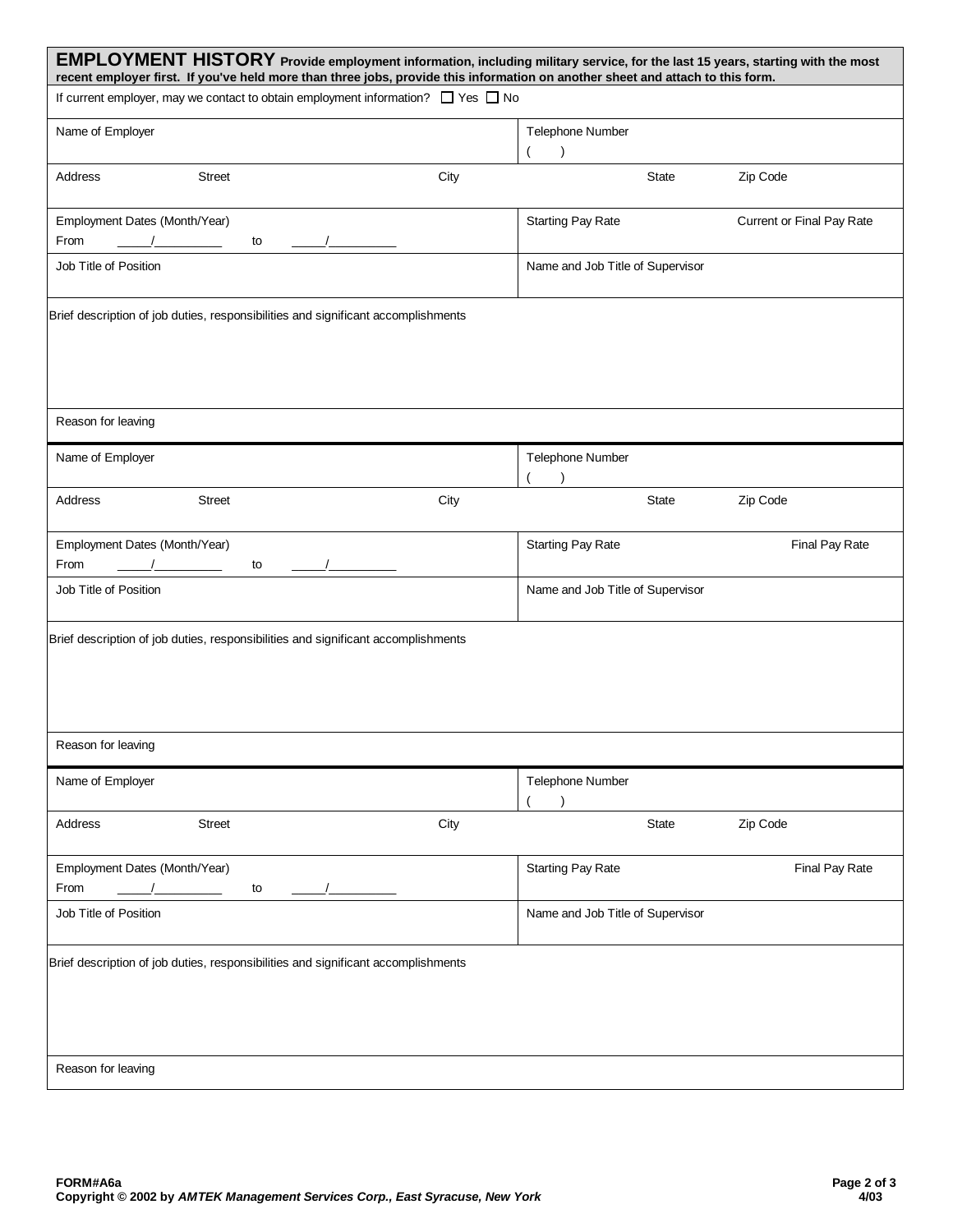|                                                                                                                                                                                                                                                                                                                                                                                                                                                                                                                                                                                                                                                                                                                                  |                                                      | REFERENCES List three references other than relatives or former supervisors                                                                                                                                                                                                                                                                                                                  |             |                                 |  |  |  |
|----------------------------------------------------------------------------------------------------------------------------------------------------------------------------------------------------------------------------------------------------------------------------------------------------------------------------------------------------------------------------------------------------------------------------------------------------------------------------------------------------------------------------------------------------------------------------------------------------------------------------------------------------------------------------------------------------------------------------------|------------------------------------------------------|----------------------------------------------------------------------------------------------------------------------------------------------------------------------------------------------------------------------------------------------------------------------------------------------------------------------------------------------------------------------------------------------|-------------|---------------------------------|--|--|--|
|                                                                                                                                                                                                                                                                                                                                                                                                                                                                                                                                                                                                                                                                                                                                  | <b>Name/Occupation</b>                               | <b>Address</b>                                                                                                                                                                                                                                                                                                                                                                               | Telephone # | <b>Years Known</b>              |  |  |  |
| 1.                                                                                                                                                                                                                                                                                                                                                                                                                                                                                                                                                                                                                                                                                                                               |                                                      |                                                                                                                                                                                                                                                                                                                                                                                              |             |                                 |  |  |  |
| 2.                                                                                                                                                                                                                                                                                                                                                                                                                                                                                                                                                                                                                                                                                                                               |                                                      |                                                                                                                                                                                                                                                                                                                                                                                              |             |                                 |  |  |  |
| 3.                                                                                                                                                                                                                                                                                                                                                                                                                                                                                                                                                                                                                                                                                                                               |                                                      |                                                                                                                                                                                                                                                                                                                                                                                              |             |                                 |  |  |  |
|                                                                                                                                                                                                                                                                                                                                                                                                                                                                                                                                                                                                                                                                                                                                  | <b>CONVICTION RECORD STATUS</b>                      |                                                                                                                                                                                                                                                                                                                                                                                              |             |                                 |  |  |  |
|                                                                                                                                                                                                                                                                                                                                                                                                                                                                                                                                                                                                                                                                                                                                  | of receiving a conviction if currently employed.     | All applicants and employees must, as a condition of employment, inform SCHACHTLER CONTRACTING of all convictions. This<br>includes all convictions received within the past seven years, while your application for employment is pending, and within three days                                                                                                                            |             |                                 |  |  |  |
|                                                                                                                                                                                                                                                                                                                                                                                                                                                                                                                                                                                                                                                                                                                                  |                                                      | Have you ever been convicted of, and/or plead guilty to, a felony or misdemeanor in the past seven years?                                                                                                                                                                                                                                                                                    |             | $\Box$ No<br>$\Box$ Yes         |  |  |  |
| If you answered 'yes' and have been convicted of a felony or misdemeanor, please provide additional information such as the<br>crime(s), date(s), court location, sentencing information, disposition of sentence, and rehabilitation completed. Please note that a<br>'yes' answer to this question does not necessarily disqualify an applicant from employment. Factors that will be taken into account<br>include the nature of the conviction as it relates to the job applied for, the amount of time that has elapsed since the conviction and/or<br>completion of sentence, and the seriousness of the offense. The company reserves the right to reject individuals for employment<br>based on job-related convictions. |                                                      |                                                                                                                                                                                                                                                                                                                                                                                              |             |                                 |  |  |  |
| Date of<br><b>Offense</b>                                                                                                                                                                                                                                                                                                                                                                                                                                                                                                                                                                                                                                                                                                        | <b>County and State in</b><br>which Offense Occurred | <b>Conviction/Explanation</b>                                                                                                                                                                                                                                                                                                                                                                |             | <b>Rehabilitation Completed</b> |  |  |  |
|                                                                                                                                                                                                                                                                                                                                                                                                                                                                                                                                                                                                                                                                                                                                  |                                                      |                                                                                                                                                                                                                                                                                                                                                                                              |             |                                 |  |  |  |
|                                                                                                                                                                                                                                                                                                                                                                                                                                                                                                                                                                                                                                                                                                                                  |                                                      | PLEASE READ CAREFULLY AND SIGN BELOW                                                                                                                                                                                                                                                                                                                                                         |             |                                 |  |  |  |
|                                                                                                                                                                                                                                                                                                                                                                                                                                                                                                                                                                                                                                                                                                                                  |                                                      | I hereby certify that this Application for Employment Form was completed by me, and that all information provided is true and<br>complete to the best of my knowledge. I understand that any misrepresentation or omission of any material fact may disqualify me<br>from further consideration of employment, withdrawal of an offer of employment, or termination of employment, if hired. |             |                                 |  |  |  |

I authorize SCHACHTLER CONTRACTING to verify all of the information I have provided on this *Application for Employment Form* or furnished elsewhere, and to obtain any additional information needed to consider my application for employment. I authorize all previous employers, educational institutions, references, and other persons who have knowledge of me or my records to provide the company with any and all information pertinent to my employment and release the same from any liability resulting from providing such information. I also release SCHACHTLER CONTRACTING and its employees from all liability for any damage that may result from reliance on the information furnished.

If employed by the company, I understand that I am required to abide by the company's policies, procedures, rules, and regulations. I understand and agree that, if hired, my employment is for no definite period and may, regardless of the date of payment of my wages or salary, be terminated by the company or myself at any time for any reason with or without cause or notice. I further understand that the policies, procedures, rules, and benefits contained in the company's employee handbook, benefit plans, and other written documents should not be considered an employment contract for any period of time.

Date \_\_\_\_\_\_\_\_\_\_\_\_\_\_\_\_\_\_\_\_\_\_\_\_\_\_ Signature of Applicant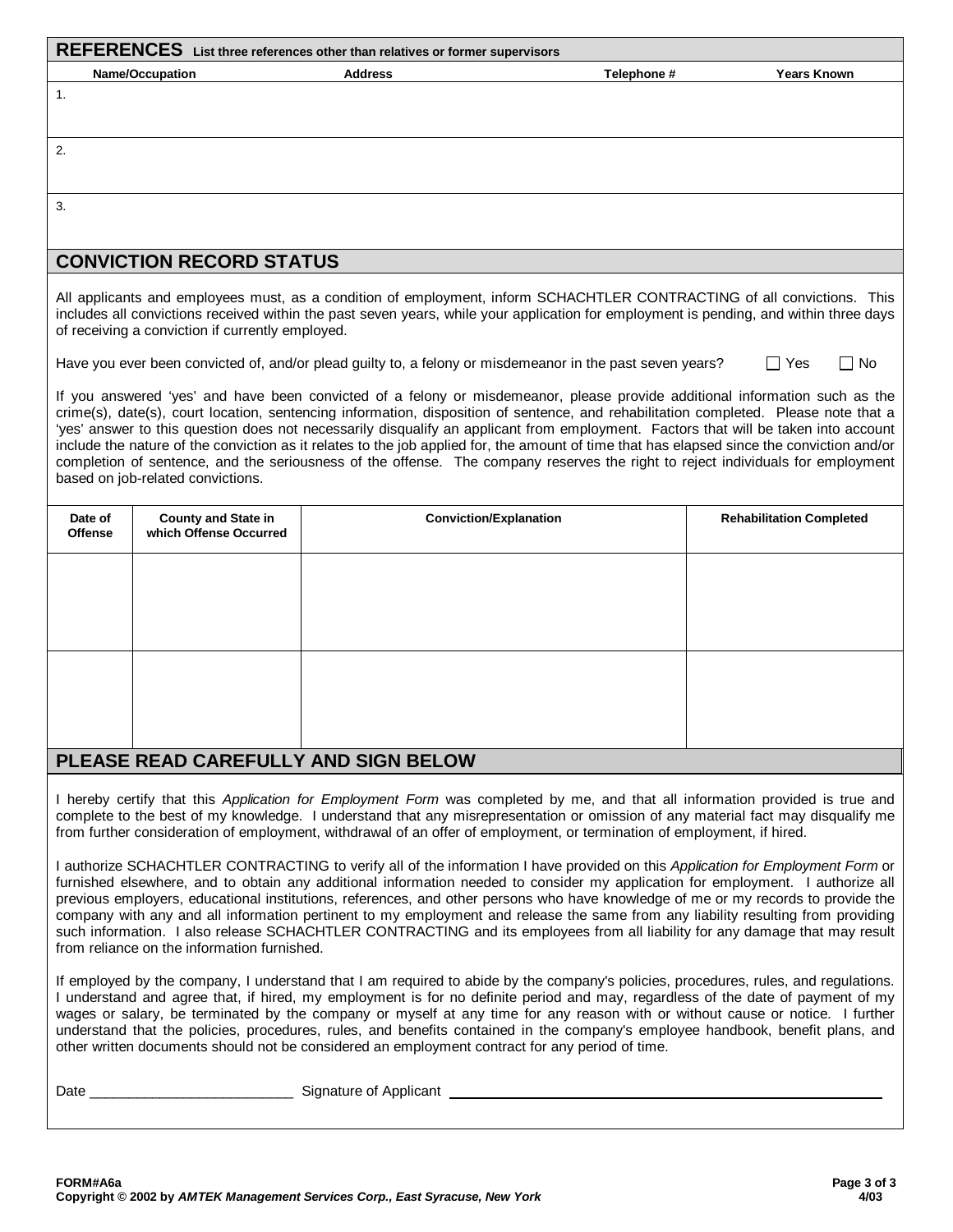|     |                                                                                                                          | <b>Strongly</b> |       |                |                 | <b>Strongly</b> |
|-----|--------------------------------------------------------------------------------------------------------------------------|-----------------|-------|----------------|-----------------|-----------------|
|     | R.T.                                                                                                                     | Agree           | Agree | <b>Neutral</b> | <b>Disagree</b> | <b>Disagree</b> |
| 1.  | Employers should not expect all employees to be hard-working                                                             |                 |       |                |                 |                 |
|     | and dependable.                                                                                                          | <b>SA</b>       | Α     | N              | D               | SD              |
| 2.  | My coworkers would describe me as steady rather                                                                          |                 |       |                |                 |                 |
|     | than impulsive.                                                                                                          | SΑ              | Α     | N              | D               | SD              |
| 3.  | It's easy to feel emotionally attached to the organization for which                                                     |                 |       |                |                 |                 |
|     | one works.                                                                                                               | SΑ              | Α     | N              | D               | SD              |
| 4.  | Most employees call in sick at least once or twice per year                                                              |                 |       |                |                 |                 |
|     | even though they are not.                                                                                                | <b>SA</b>       | Α     | N              | D               | SD              |
| 5.  | Most organizations today do not care about the well-being of                                                             |                 |       |                |                 |                 |
|     | their employees.                                                                                                         | SΑ              | Α     | N              | D               | SD              |
| 6.  | We are all responsible for our actions.                                                                                  | SΑ              | Α     | N              | D               | SD              |
| 7.  | Even though one may not be sick, sometimes one just wakes up and                                                         |                 |       |                |                 |                 |
|     | knows one has to take the day off.                                                                                       | SΑ              | Α     | N              | D               | SD              |
| 8.  | Some problems just can't be solved.                                                                                      | SΑ              | Α     | N              | D               | SD              |
|     |                                                                                                                          |                 |       |                |                 |                 |
| 9.  | When I am faced with a stressful deadline, sometimes staying cool,<br>calm and collected is not my best strategy.        | SΑ              | Α     | N              | D               | SD              |
|     |                                                                                                                          |                 |       |                |                 |                 |
| 10. | When attending meetings or other work-related functions, I tend<br>to arrive early more often than arrive right on time. | SΑ              | Α     | N              | D               | SD              |
|     |                                                                                                                          |                 |       |                |                 |                 |
| 11. | People have less control over their lives than they think.                                                               | SΑ              | Α     | N              | D               | SD              |
| 12. | One of the things that I enjoy most in a job is my ability to analyze                                                    |                 |       |                |                 |                 |
|     | and solve complex problems.                                                                                              | SΑ              | Α     | N              | D               | SD              |
| 13. | Disorganization does not bother me.                                                                                      | SΑ              | Α     | N              | D               | SD              |
| 14. | When I work on projects, I follow a step-by-step approach                                                                |                 |       |                |                 |                 |
|     | rather than a less rigid or unsystematic process.                                                                        | SΑ              | Α     | N              | D               | SD              |
| 15. | My coworkers would describe me as more of a free spirit than                                                             |                 |       |                |                 |                 |
|     | a careful individual.                                                                                                    | SΑ              | Α     | N              | D               | SD              |
| 16. | More often than not, cautious people lose out in the long run.                                                           | SА              | Α     | N              | D               | SD              |
|     |                                                                                                                          |                 |       |                |                 |                 |
| 17. | I would prefer to work on several easy projects that can be completed<br>relatively quickly than on a more complex one.  | SΑ              | А     | N              | D               | SD              |
|     |                                                                                                                          |                 |       |                |                 |                 |
| 18. | I am not satisfied unless my work is perfect.                                                                            | SΑ              | А     | N              | D               | SD              |
| 19. | Given today's business environment, one's level of job                                                                   |                 |       |                |                 |                 |
|     | performance is not as important as it used to be in order to<br>stay employed.                                           | SΑ              | А     | N              | D               | SD              |
| 20. | Being organized is not as important as some people think for                                                             |                 |       |                |                 |                 |
|     | effective job performance.                                                                                               | SΑ              | А     | N              | D               | SD              |
|     |                                                                                                                          |                 |       |                |                 | Page 1 of 2     |

**2 PAGE TEST ON NCR PAPER- PLEASE REMOVE PAPER CLIP AND TAKE TEST ONE PAGE AT A TIME**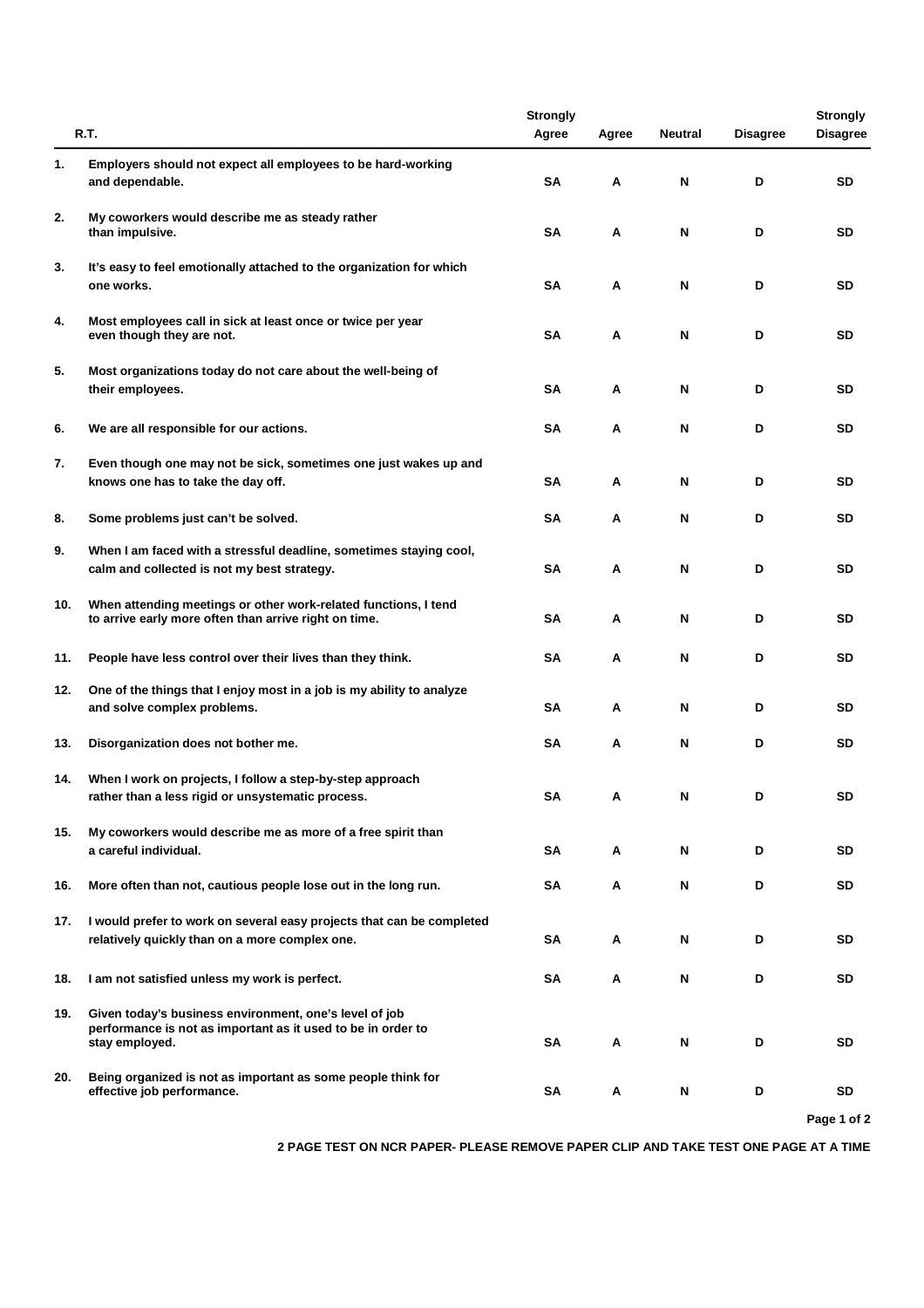|     |                                                                                                                                                       | <b>Strongly</b> |       |                |                 | <b>Strongly</b> |
|-----|-------------------------------------------------------------------------------------------------------------------------------------------------------|-----------------|-------|----------------|-----------------|-----------------|
|     | R.T.                                                                                                                                                  | Agree           | Agree | <b>Neutral</b> | <b>Disagree</b> | <b>Disagree</b> |
| 21. | Each employee controls his/her own growth and success within<br>his/her chosen career.                                                                | SA              | А     | N              | D               | SD              |
| 22. | Sometimes the risk of taking full responsibility for something<br>is not worth the consequences of failure.                                           | <b>SA</b>       | А     | N              | D               | <b>SD</b>       |
| 23. | Sometimes one has to make promises that one knows can't be kept<br>in order to get where one wants to go.                                             | SA              | А     | N              | D               | SD              |
| 24. | Employees that are predictable are boring.                                                                                                            | SA              | Α     | N              | D               | SD              |
| 25. | I feel that being four to five minutes late for a meeting is generally OK.                                                                            | <b>SA</b>       | Α     | N              | D               | <b>SD</b>       |
| 26. | I would rather tell my boss that I am not going to meet a deadline<br>than try to rush through the project and risk making<br>one or two mistakes.    | SA              | А     | N              | D               | SD              |
| 27. | If I complete eight out of ten projects on schedule, I feel I have<br>been successful.                                                                | <b>SA</b>       | A     | N              | D               | <b>SD</b>       |
| 28. | When I am working on a project and am confronted with an<br>obstacle, I find that it is more efficient to work around it rather<br>than deal with it. | <b>SA</b>       | А     | N              | D               | SD              |
| 29. | One need not be organized to be productive.                                                                                                           | <b>SA</b>       | A     | N              | D               | <b>SD</b>       |
| 30. | When I complete a project, I feel a great sense of satisfaction<br>and accomplishment.                                                                | SA              | А     | N              | D               | SD              |
| 31. | Control is something we all have little of.                                                                                                           | SA              | А     | N              | D               | SD              |
| 32. | Deadlines on projects usually result in inferior work.                                                                                                | SA              | А     | N              | D               | SD              |
| 33. | If a project is behind schedule, I try not to worry about it. Things<br>like that usually get resolved on their own.                                  | SA              | Α     | N              | D               | <b>SD</b>       |
| 34. | Being reliable is more important than being impulsive.                                                                                                | SА              | A     | N              | D               | <b>SD</b>       |
| 35. | Being dependable is a result of lucky situations rather<br>than hard work.                                                                            | SA              | А     | N              | D               | SD              |
| 36. | In today's hectic world, it's understandable that people can't do<br>their jobs effectively.                                                          | SA              | Α     | N              | D               | SD              |
| 37. | An employee's absences put added pressure on the employee's<br>coworkers.                                                                             | SA              | Α     | N              | D               | SD              |
| 38. | In general, companies are too strict with employees when it comes to<br>absences and tardiness.                                                       | SΑ              | Α     | N              | D               | SD              |
| 39. | All people should be expected to reach realistic goals.                                                                                               | SА              | А     | N              | D               | SD              |
| 40. | Sometimes, doing whatever it takes to get the job done is not worth<br>the effort because one may annoy some people along the way.                    | SΑ              | Α     | N              | D               | SD              |
|     |                                                                                                                                                       |                 |       |                |                 | Page 2 of 2     |

**2 PAGE TEST ON NCR PAPER- PLEASE REMOVE PAPER CLIP AND TAKE TEST ONE PAGE AT A TIME**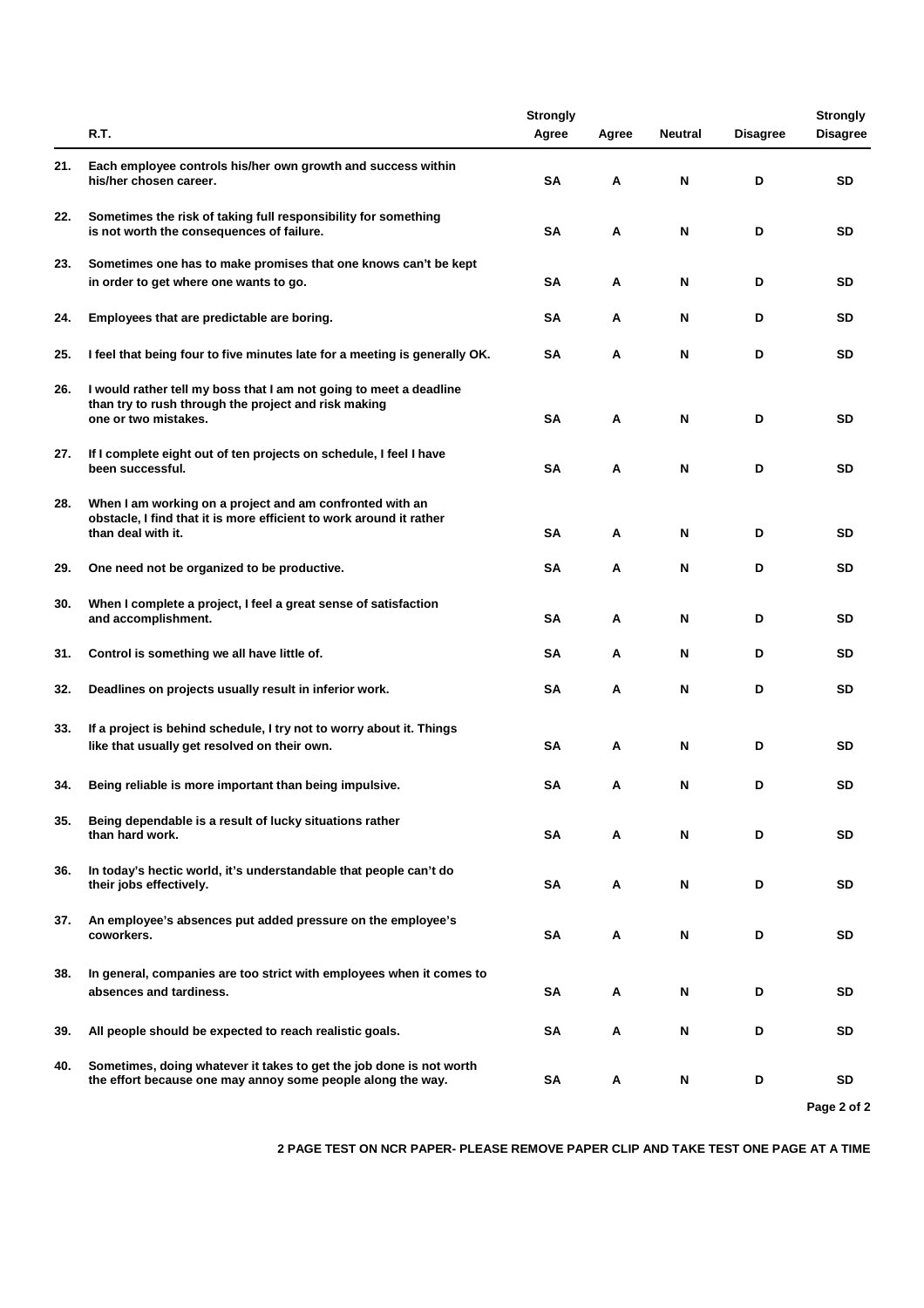|     | 2 PAGE TEST- REMOVE PAPER CLIP TAKE TEST ONE PAGE AT A TIME<br>A.R.D.                                                                                                    | Strongly<br>Agree | Agree | Neutral   | <b>Disagree</b> | Strongly<br><b>Disagree</b> |
|-----|--------------------------------------------------------------------------------------------------------------------------------------------------------------------------|-------------------|-------|-----------|-----------------|-----------------------------|
| 1.  | If an employee is seen taking something that does not belong to him/her, sometimes it is best to keep quiet and<br>not get involved.                                     | SΑ                | Α     | N         | D               | SD                          |
| 2.  | Stealing something from someone's house is more serious than stealing something from a store.                                                                            | SA                | Α     | N         | D               | <b>SD</b>                   |
| 3.  | It is difficult for most people not to steal at least once.                                                                                                              | <b>SA</b>         | Α     | ${\sf N}$ | D               | <b>SD</b>                   |
| 4.  | In general, I believe that the only way to get ahead is to play fair.                                                                                                    | <b>SA</b>         | Α     | N         | D               | <b>SD</b>                   |
| 5.  | It is understandable why people who work with money are more tempted to steal than those who don't work with money.                                                      | <b>SA</b>         | Α     | ${\sf N}$ | D               | <b>SD</b>                   |
| 6.  | Telling the complete truth is always the best way to handle any situation.                                                                                               | <b>SA</b>         | Α     | N         | D               | SD                          |
| 7.  | Today's working environment causes people to do things they normally would not do.                                                                                       | <b>SA</b>         | Α     | N         | D               | <b>SD</b>                   |
| 8.  | People's behaviors are usually guided by the thought, "What's in it for me?"                                                                                             | SA                | Α     | ${\sf N}$ | D               | SD                          |
| 9.  | Employees who are caught stealing from their employer should be terminated immediately rather than given<br>a second chance.                                             | SA                | Α     | N         | D               | SD                          |
| 10. | If a company finds out that its best employee lied about his/her credentials on the job application, the company<br>should terminate the employee immediately.           | <b>SA</b>         | Α     | N         | D               | <b>SD</b>                   |
| 11. | With the stress brought about by today's hectic world, it is understandable why more illegal drug use is found<br>at work these days.                                    | SA                | Α     | N         | D               | SD                          |
| 12. | Most employers make too much out of illegal drug use in the workplace.                                                                                                   | <b>SA</b>         | Α     | Ν         | D               | <b>SD</b>                   |
| 13. | Sometimes, the increase in work productivity that is observed in some people who use illegal drugs, justifies their<br>illegal drug use on the job.                      | SA                | Α     | N         | D               | <b>SD</b>                   |
| 14. | Strict enforcement of drug testing policies will make for a safer workplace.                                                                                             | SA                | Α     | N         | D               | SD                          |
| 15. | Illegal drug users are all more prone to engage in other unproductive behaviors on the job.                                                                              | <b>SA</b>         | Α     | N         | D               | <b>SD</b>                   |
| 16. | Being under the influence of illegal drugs at work is not as dangerous as everyone thinks.                                                                               | <b>SA</b>         | Α     | N         | D               | <b>SD</b>                   |
| 17. | As long as employees continue to perform in a safe and effective manner at work, whether or not they are under<br>the influence of illegal drugs should not be an issue. | SA                | Α     | N         | D               | <b>SD</b>                   |
| 18. | Employers blame illegal drug use more than they should for employee problems at work.                                                                                    | SA                | Α     | N         | D               | <b>SD</b>                   |
| 19. | Illegal drug use on the job is a serious problem.                                                                                                                        | <b>SA</b>         | Α     | ${\sf N}$ | D               | <b>SD</b>                   |
| 20. | It is difficult for employees to perform in a satisfactory manner if they are under the influence of illegal drugs.                                                      | <b>SA</b>         | A     | N         | D               | <b>SD</b>                   |
| 21. | In order to succeed in today's world, one has to break the rules a bit.                                                                                                  | SA                | Α     | Ν         | D               | <b>SD</b>                   |
| 22. | If employers would have fewer policies and procedures, there would be less negative employee conduct.                                                                    | SA                | Α     | N         | D               | SD                          |
| 23. | Being told what to do is part of every employee's job and all employees should accept that.                                                                              | SA                | А     | N         | D               | SD                          |
|     | It is understandable how peer pressure can cause someone to not follow company rules                                                                                     | <u>эд</u>         | A     | 'N        | D               | <b>SD</b>                   |
| 25. | If a majority of employees disagree with their manager's policies, they have the right to change them a little, as<br>long as no one gets hurt.                          | SΑ                | Α     | N         | D               | SD                          |
| 26. | Rules were made to be questioned.                                                                                                                                        | SA                | A     | N         | D               | SD                          |
| 27. | Employees who always do what they are told usually do so out of fear of being terminate                                                                                  | <b>SA</b>         | A     | N         | D               | SD                          |
| 28. | It takes great effort at times to stay within the rules.                                                                                                                 | SA                | Α     | N         | D               | SD                          |
| 29. | Companies' policies tend to be too strict. To be productive, employees should not be as restricted as they usually are.                                                  | <b>SA</b>         | Α     | N         | D               | SD                          |
| 30. | Playing by the rules will get one nowhere.                                                                                                                               | <b>SA</b>         | Α     | N         | D               | SD                          |
| 31. | Most people truly care about others.                                                                                                                                     | SΑ                | Α     | N         | D               | SD                          |
| 32. | In today's working environment, it is easy to feel good about the work that one does.                                                                                    | <b>SA</b>         | A     | N         | D               | SD                          |
| 33. | The thought of hurting someone is a natural feeling.                                                                                                                     | SA                | Α     | N         | D               | SD                          |
| 34. | People who step out of line should be verbally reprimanded in front of others so that they will remember the<br>incident and not engage in that behavior again.          | SA                | Α     | N         | D               | SD                          |
| 35. | People, in general, are straightforward and honest.                                                                                                                      | <b>SA</b>         | Α     | N         | D               | SD                          |
| 36. | There is nothing wrong with behaving violently at work if one feels one is being taken advantage of or is<br>being treated unfairly.                                     | SA                | Α     | N         | D               | SD                          |
| 37. | Work is not as stressful as most people make it out to be.                                                                                                               | SA                | A     | N         | D               | SD                          |
| 38. | It is natural to get involved in a physical fight once in a while.                                                                                                       | SA                | Α     | N         | D               | SD                          |
| 39. | Most employers care about the welfare of their employees.                                                                                                                | <b>SA</b>         | A     | N         | D               | <b>SD</b>                   |
| 40. | Fighting back is always the best way to handle a potentially violent situation.                                                                                          | <b>SA</b>         | A     | N         | D               | SD                          |